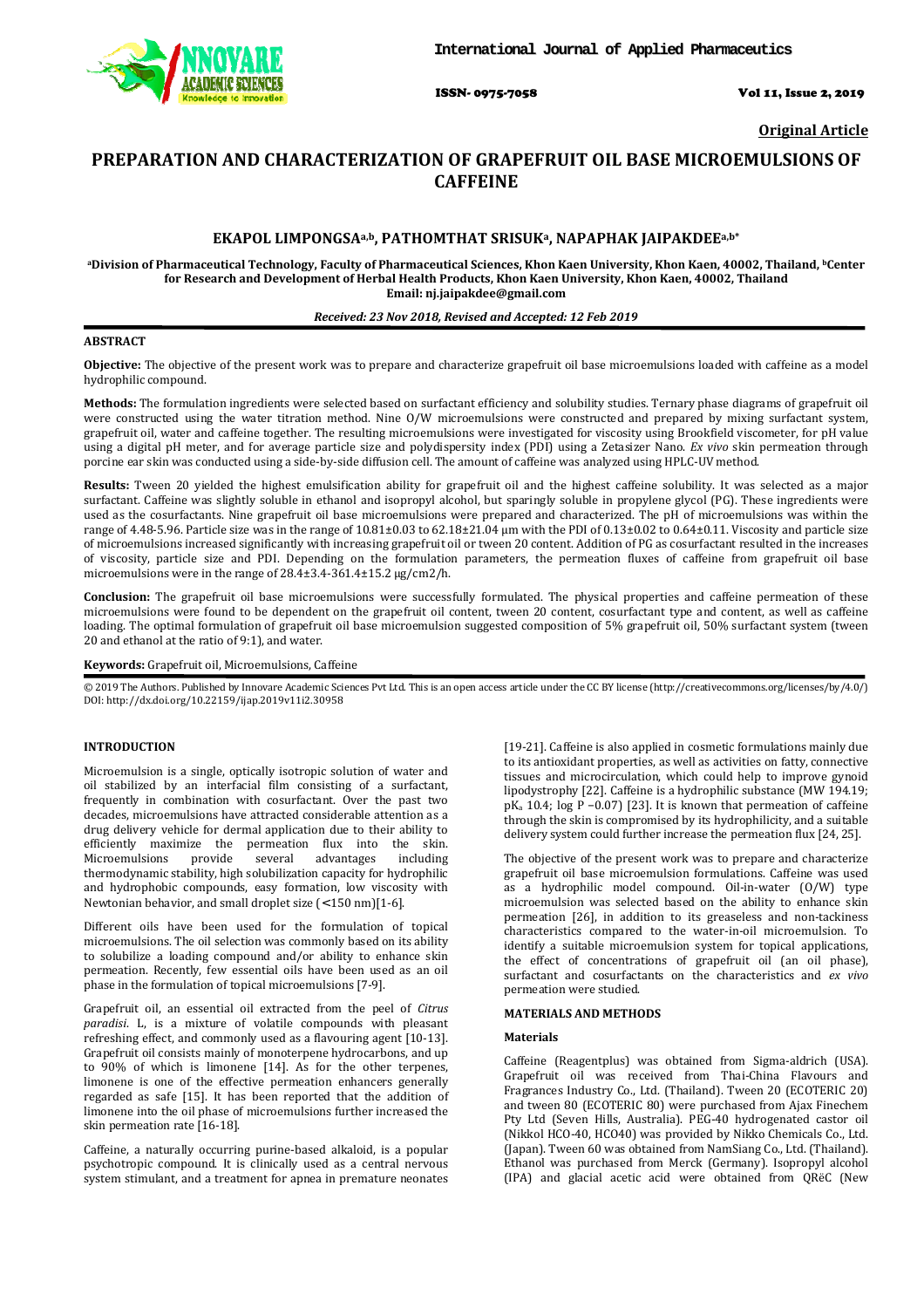Zealand). Propylene glycol (PG) and methanol were purchased from RCI Labscan Ltd (Thailand). Deionized water was used throughout the study. All chemicals were used as received.

#### **Screening of formulation ingredients**

# **Surfactant efficiency study**

The surfactant efficiency-S<sub>min</sub>-defined as the minimum amount of surfactant required for completely homogenizing grapefruit oil and water to form a clear, isotropic, single phase microemulsion was determined [27]. The test surfactant was added drop by drop to the 1:1 weight ratio of grapefruit oil to water mixtures. The amount of surfactant required to change the grapefruit oil-water mixture appearance from turbid to transparent corresponded to the S<sub>min</sub>.

# **Solubility study**

The solubility of caffeine in various surfactants and solvents was measured. Excess amount of caffeine was added to known weight of each surfactant or solvent, vortexed for 2 min followed by sonication (Elma Transsonic 700/H, Elma-Hans Schmidbauer, Germany) for 30 min in order to facilitate the saturation condition, and then equilibrated at 32±0.5 °C in a shaking water bath (Digital Temperature Controller, Polyscience, Germany) for 24 h. Mixtures were filtrated through a membrane filter (0.45 μm, 13 mm, Millipore filter, Millipore, Bedford, MA). The filtrated solution was then diluted and assayed by HPLC as described later.

#### **Construction of phase diagrams**

In order to determine the concentration range of components for the existing range of microemulsions, phase diagrams were constructed using the water titration method at ambient condition [1]. Briefly, mixtures of grapefruit oil with surfactant were prepared at weight ratios of 9:1, 8:2, 7:3, 6:4, 5:5, 4:6, 3:7, 2:8, 1:9 into different vials. These mixtures were titrated drop-wise with water. Following each addition, the mixtures were vortexed for 2–3 min and were allowed to equilibrate. After equilibration, the mixtures were examined visually for phase separation, transparency and flow properties. The point at which the mixture became turbid or showed signs of phase separation was considered the end point of the titration. The phase diagrams were drawn. The area of microemulsion existence was determined and denoted as ME.

The effects of cosurfactants, namely ethanol, IPA and PG on the microemulsion formation of tween 20-grapefruit oil-water, were also investigated. The selected surfactant (tween 20) was mixed with cosurfactant at weight ratios of 9/1, 5/1 and 1/1 surfactant/cosurfactant ratio to obtain the surfactant systems. The pseudo-ternary phase diagrams were then constructed using the water titration method as previously described.

### **Preparation of caffeine-loaded microemulsions**

The microemulsion formulations were prepared by mixing surfactant system (tween 20 or mixture of tween 20 with cosurfactant) and grapefruit oil together. The precise weight of caffeine was firstly dissolved in water and then added to the mixture of surfactant-grapefruit oil under moderate magnetic stirring for 30 min (at ambient temperature). The resulting microemulsions were tightly sealed and allowed to equilibrate at ambient temperature (25-30 °C) for at least 12 h before further investigations.

# **Characterization of caffeine-loaded microemulsions**

The physical form and appearance of the tested formulations were investigated visually. Only clear, isotropic one phase systems were considered microemulsions and further characterized. The pH values of microemulsions were determined at room temperature using a digital pH meter (Corning M250, Ciba Corning Ltd., UK). The viscosity of various microemulsions was measured at 32 °C employing a rotating Brookfield viscometer (Model DV-III; Brookfield Engineering Laboratories, Inc., MA, USA) equipped with small sample adapter (cylindrical sample chamber and spindle number 18).

The microemulsions were characterized for average particle size and polydispersity index (PDI) using a Zetasizer Nano (Malvern

Instruments, Malvern, Worcestershire, UK) at a temperature of 25±2 °C and at 90 ° to the incident beam applying the principle of photon correlation spectroscopy. Dispersions were 10-times diluted with prefiltered (0.45 µm) ultrapure water to ensure that the light scattering intensity was within the instrument's sensitivity range.

#### *Ex vivo* **skin permeation study**

Porcine ears were obtained from a local slaughterhouse and cleaned with water. After soaking the ears in water at 60 °C for 45 s, the intact epidermis was peeled off with forceps, washed with water and kept at −20 °C until use (within 7d) [28]. The frozen skin of fullthickness was thawed at ambient temperature before use.

The *ex vivo* permeation of caffeine from the microemulsion through the pig ear skin was conducted using a side-by-side diffusion cell with a diffusion area of 0.694 cm2 (Crown Glass Company, USA). The system was connected to a water bath maintained at a temperature of 32±0.5 °C. A thawed skin was mounted between the donor and receptor compartments with a clamp and was hydrated with pH 7.4 phosphate buffered saline (PBS) for 1 h. The caffeine microemulsion (3 ml) was added to the donor compartment, which was in contact with the *stratum corneum* side of the skin. The receptor compartment was filled with 3 ml of PBS solution. At predetermined times, 2.0-ml samples were taken from the receptor compartment and equal volumes of PBS solution were immediately added after each sampling. The concentration of caffeine was analyzed by HPLC. The cumulative amount of caffeine that permeated the skin was plotted against time.

### **Data analysis**

The steady state flux  $(J_{ss})$ , the permeability coefficient  $(k_p)$ , the concentration gradient (Δ*C*), and the drug concentration in the vehicle  $(C_v)$  are defined by equation 1 [29].

$$
J_{ss} = k_p \cdot \Delta C = k_p \cdot C_{v_{\text{max}}}(1)
$$

The permeability coefficient from permeation through pig ear skin and the lag time (*Tlag*) are defined by equations 2 and 3.

$$
k_p = \frac{K \cdot D}{h}
$$
 ...... (2)  

$$
T_{lag} = \frac{h^2}{6D}
$$
 ...... (3)

Where *K* is the partition coefficient of the drug in the skin and in the vehicle; *D* is the diffusion coefficient of the drug in the skin; *h* is the thickness of the skin.

# **HPLC analysis**

Caffeine content was determined using an HPLC system (Perkin-Elmer, MA) consisting of a UV/VIS detector (model 785A) and a pump (series 200 LC). The chromatographic separation was achieved on a Hypersil Gold C-18 column (250 mm × 4.6 mm, 5 μm; Thermo Electron Corporation, USA) with a flow rate of 1 ml/min with UV detection at 274 nm. The mobile phase consisted of methanol, water, and glacial acetic acid at a volume ratio of 45.0: 53.5: 1.5. The retention time of caffeine was approximately 5.2 min. The standard curve was linear over a concentration range of 5 to 66 μg/ml with *R2* value>0.99. The day-to-day relative standard deviations (RSD) for this assay were less than 2%.

# **Statistical analysis**

Each experiment was repeated at least three times. The results are expressed as mean±SD. One-way analysis of variance was used to test the statistical significance of differences among groups. Statistical significance of the differences of the means was determined using Student's *t*-test. All statistical tests were run using the SPSS program for MS Windows, release 19 (SPSS (Thailand) Co. Ltd., Bangkok, Thailand). The significance was determined with 95% confidence limits ( $\alpha$ =0.5) and was considered significant at a level of P less than 0.05.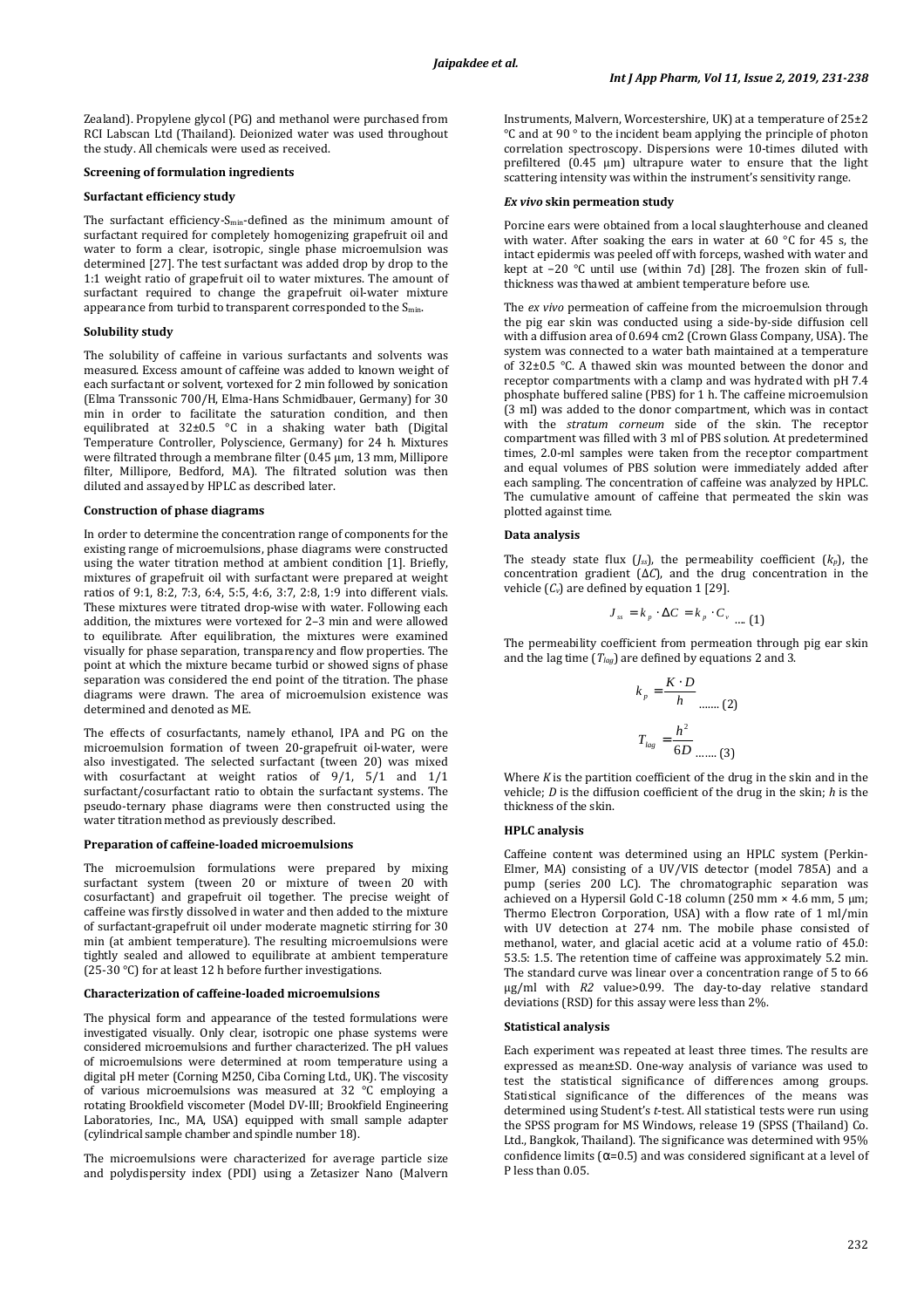*Jaipakdee et al.* 

| <b>Surfactants</b> | $S_{\min}$ (%w/w)* |
|--------------------|--------------------|
| Tween 20           | $52.88 \pm 0.16$   |
| Tween 60           | $65.75 \pm 0.77$   |
| Tween 80           | $73.69 \pm 1.14$   |
| <b>HCO40</b>       | $61.27 \pm 1.46$   |

**Table 1: Surfactant efficiency (Smin) of the investigated surfactants for grapefruit oil** 

\*mean±SD, n=3.

#### **RESULTS AND DISCUSSION**

#### **Screening of components for microemulsions**

In the formulation of microemulsions, it is important to determine which surfactants have good affinity with the given oil. In this study, four nonionic surfactants (tween 20, tween 60, tween 80 and HCO40) were investigated due to their low skin irritation and lower tendency to cause allergic reactions, commercial availability and inexpensiveness [3]. The emulsification ability of the investigated surfactants in terms of S<sub>min</sub> or the determined amount of surfactant required to completely solubilize equal masses of grapefruit oil and water was determined. As shown in table 1, the lowest  $S_{min}$  (52.88±0.16 %w/w) were observed with tween 20, which has the shortest chain length (C-12) with the highest hydrophilicity (HLB 16.7) [30].

It is known that drug loading is one of the major parameters for formulation designation. Because the solubility of caffeine in grapefruit oil was found to be relatively low (less than 1 mg/g), the surfactant system with good solubilization capacities for caffeine

was therefore needed. The solubility of caffeine in the investigated surfactants, as well as cosurfactants, was determined and the results are shown in table 2. Caffeine is soluble in water, with solubility (at 32 °C) of 30.68±0.92 mg/g. Amongst the investigated surfactants, the solubility of caffeine was the highest in tween 20, followed by tween 80, HCO40 and tween 60, respectively. Given its relatively high solubility, coupled with high emulsification ability for grapefruit oil, tween 20 was therefore selected as a surfactant for preparation of the grapefruit oil microemulsions. Tween 20 is a widely accepted nonionic surfactant and used in various pharmaceutical formulations [31].

Caffeine was slightly soluble in ethanol and IPA, but sparingly soluble in PG. Due to their ability to act as a permeation enhancer and relatively high skin tolerance [32], these ingredients were therefore used as the cosurfactants. It is known that the presence of cosurfactant might overcome the need for any additional input of energy. These properties make the components useful as vehicles for drug delivery.

|  | Table 2: Solubility of caffeine in various surfactants and cosurfactants at 32 °C |  |  |  |  |  |
|--|-----------------------------------------------------------------------------------|--|--|--|--|--|
|--|-----------------------------------------------------------------------------------|--|--|--|--|--|

| Surfactants/Cosurfactants | Solubility $(mg/g)^*$ |
|---------------------------|-----------------------|
| Tween 20                  | $10.12 \pm 1.50$      |
| Tween 60                  | $5.87 \pm 1.22$       |
| Tween 80                  | $9.23 \pm 1.44$       |
| HCO40                     | $7.06 \pm 0.51$       |
| Ethanol                   | $9.39 \pm 0.19$       |
| <b>IPA</b>                | $7.38 \pm 0.45$       |
| PG                        | $16.40 \pm 1.88$      |
| Deionized water           | $30.68 \pm 0.92$      |
| PBS pH 7.4                | $31.30 \pm 0.40$      |

 $*mean \pm SD$ ,  $n = 3$ .

#### **Ternary and pseudoternary phase diagrams of grapefruit oil**

The construction of ternary phase diagrams is used to determine the concentration range of constituents in the existing range of microemulsion. Ternary phase diagram of tween 20, grapefruit oil and water system is shown in fig. 1. The isotropic region with low viscosity is presented in the phase diagram as the one-phase microemulsion region. The rest of the phase diagram represents the turbid and conventional emulsions based on visual observation. Tween 20 alone could yield a considerable microemulsion region (33.4 %). It can be seen that grapefruit oil base microemulsion in the present study formed spontaneously at ambient temperature when their components were brought in contact.

The use of tween 20 alone as a surfactant is likely to sufficiently reduce the interfacial tension between grapefruit oil and water to form stable microemulsion. However, alcoholic cosurfactants like ethanol, IPA and PG could further increase the mobility of hydrocarbon tail, decrease the interfacial tension, and thereby further improve the microemulsification performance.

The effect of the investigated cosurfactants on the isotropic region of grapefruit oil-tween 20-water system is presented in fig. 2. The mixing ratios of surfactant to cosurfactant  $(K_m)$  considered were 9:1, 5:1 and 1:1, respectively. The obtained ME regions generally increased in line with additions of these cosurfactants, except for 1:1 tween 20: PG system. For ethanol and PG, the ME regions obtained from  $K_m$  of 9:1 and 5:1 were comparable, and the ME regions for

ethanol and PG were 45.3-45.7% and 42.5-43.9%, respectively. Increase cosurfactant ratio  $(K_m=1:1)$  resulted in the decrease in ME regions compared to the lower cosurfactant ratio. In the case of IPA, the ME regions were comparable (43.0-47.3%), regardless of the Km.



**Fig. 1: Ternary phase diagram of grapefruit oil-water-tween 20 system. The gray area represents the region of microemulsion (ME)**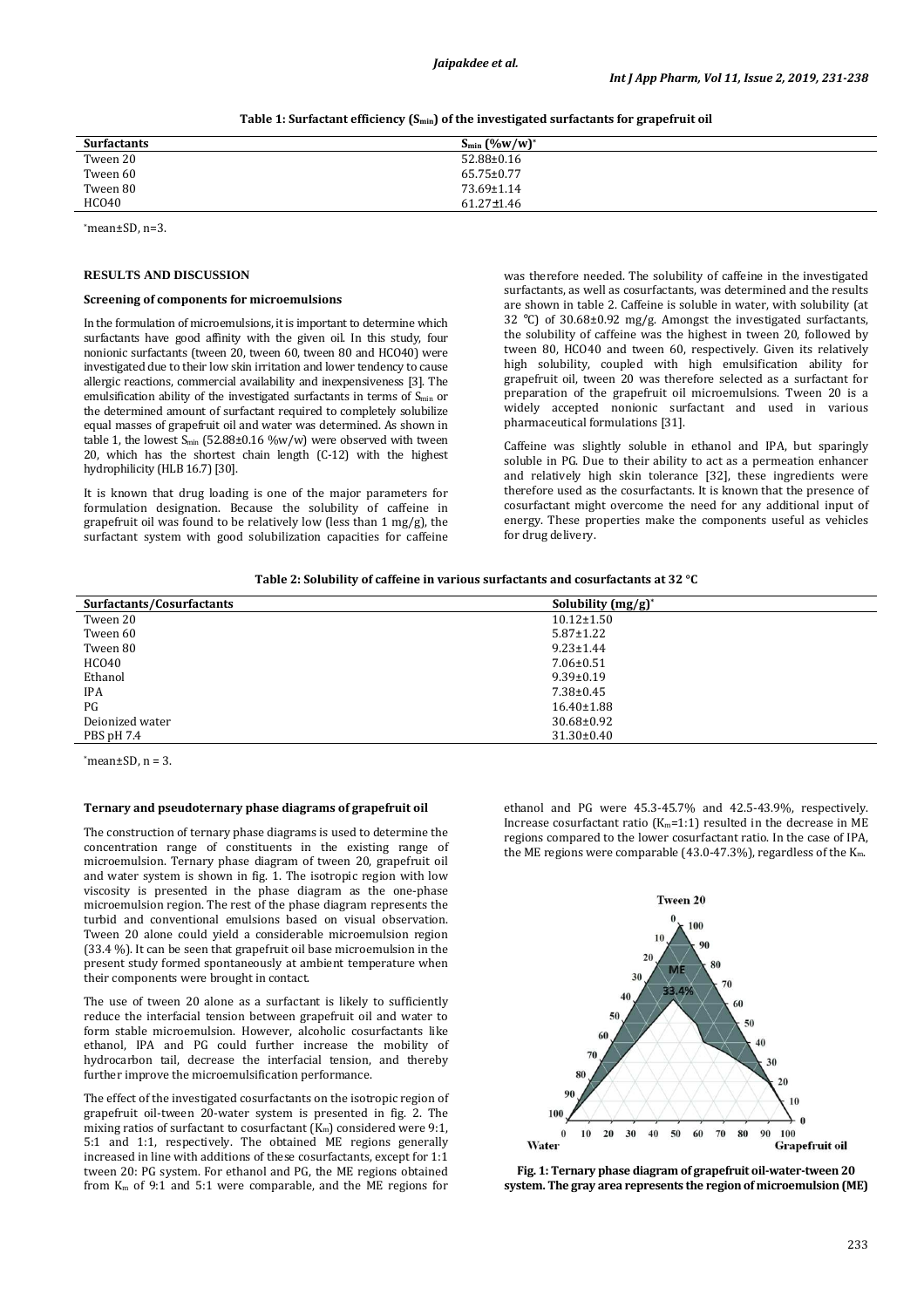

**Fig. 2: Pseudoternary phase diagrams of grapefruit oil microemulsions formulated with surfactant mixtures containing tween 20 as**  surfactant (S) and [A] ethanol, [B] IPA and [C] PG as cosurfactant (CoS) with the weight ratios of S/CoS of 9/1, 5/1 and 1/1, respectively. **The gray area represents the region of microemulsion (ME)** 

For the pseudoternary phase diagrams, the grapefruit oil microemulsion bases were designed. In our study, the O/W microemulsion type with low oil content (≤15 %w) was considered. Furthermore, considering the problems associated with the use of a high amount of solvents as the cosurfactant, formulations with low cosurfactant or cosurfactant free microemulsion were attempted. Nine microemulsion bases were constructed and prepared (microemulsion bases for G1-G9). The preliminary results confirmed that these nine bases were O/W microemulsions. Therefore, these grapefruit oil microemulsions were further used for preparing caffeine loaded microemulsions.

| Formulation    | Tween 20 | Co-surfactants |            |                          | Grapefruit oil | Water | Caffeine |  |
|----------------|----------|----------------|------------|--------------------------|----------------|-------|----------|--|
|                |          | Ethanol        | <b>IPA</b> | PG                       |                |       |          |  |
| G <sub>1</sub> | 50       |                |            | $\overline{\phantom{a}}$ |                | 44    |          |  |
| G <sub>2</sub> | 50       |                |            | -                        | 10             | 39    |          |  |
| G <sub>3</sub> | 50       |                |            | $\overline{\phantom{a}}$ | 15             | 34    |          |  |
| G4             | 60       |                |            | $\overline{\phantom{0}}$ |                | 34    |          |  |
| G5             | 70       |                |            | $\overline{\phantom{0}}$ |                | 24    |          |  |
| G6             | 45       |                |            | $\overline{\phantom{0}}$ |                | 44    |          |  |
| G7             | 45       |                |            |                          |                | 44    |          |  |
| G8             | 45       |                |            |                          |                | 44    |          |  |
| G9             | 35       |                | 15         | $\overline{\phantom{0}}$ |                | 44    |          |  |
| G10            | 45       |                |            |                          |                | 43    |          |  |

|  | Table 3: Composition of grapefruit oil microemulsions |
|--|-------------------------------------------------------|
|--|-------------------------------------------------------|

# **Table 4: Viscosity, pH, particle size and PDI of the caffeine-loaded grapefruit oil microemulsions**

| <b>Formulation</b> | Viscosity (cP)*    | pH <sup>*</sup> | Particle size (nm) <sup>*</sup> | $PDI^*$         |
|--------------------|--------------------|-----------------|---------------------------------|-----------------|
| G <sub>1</sub>     | $197.67 \pm 3.21$  | $4.48 \pm 0.03$ | $11.34 \pm 0.58$                | $0.27 \pm 0.03$ |
| G2                 | $301.50\pm 6.66$   | $4.51 \pm 0.02$ | $13.13 \pm 0.77$                | $0.39 \pm 0.08$ |
| G <sub>3</sub>     | $403.00 \pm 55.75$ | $4.54 \pm 0.01$ | $62.18 \pm 21.04$               | $0.63 \pm 0.14$ |
| G4                 | $328.70 \pm 3.29$  | $5.58 \pm 0.05$ | $30.81 \pm 10.25$               | $0.64 \pm 0.09$ |
| G5                 | 353.40±35.81       | $5.96 \pm 0.06$ | $10.81 \pm 0.03$                | $0.13 \pm 0.02$ |
| G6                 | $194.33 \pm 4.51$  | $4.89 \pm 0.02$ | $17.46 \pm 8.33$                | $0.32 \pm 0.04$ |
| G7                 | $204.40 \pm 7.23$  | $5.12 \pm 0.02$ | $36.79 \pm 13.52$               | $0.64 \pm 0.11$ |
| G8                 | $227.33 \pm 6.51$  | $4.39 \pm 0.01$ | $16.12 \pm 1.00$                | $0.52 \pm 0.00$ |
| G9                 | $114.00 \pm 3.02$  | $4.96 \pm 0.02$ | $22.45 \pm 5.56$                | $0.53 \pm 0.08$ |
| G10                | $192.00 \pm 2.65$  | $4.93 \pm 0.06$ | $13.48 \pm 3.09$                | $0.39 \pm 0.07$ |

 $*$ mean $\pm$ SD, n = 3.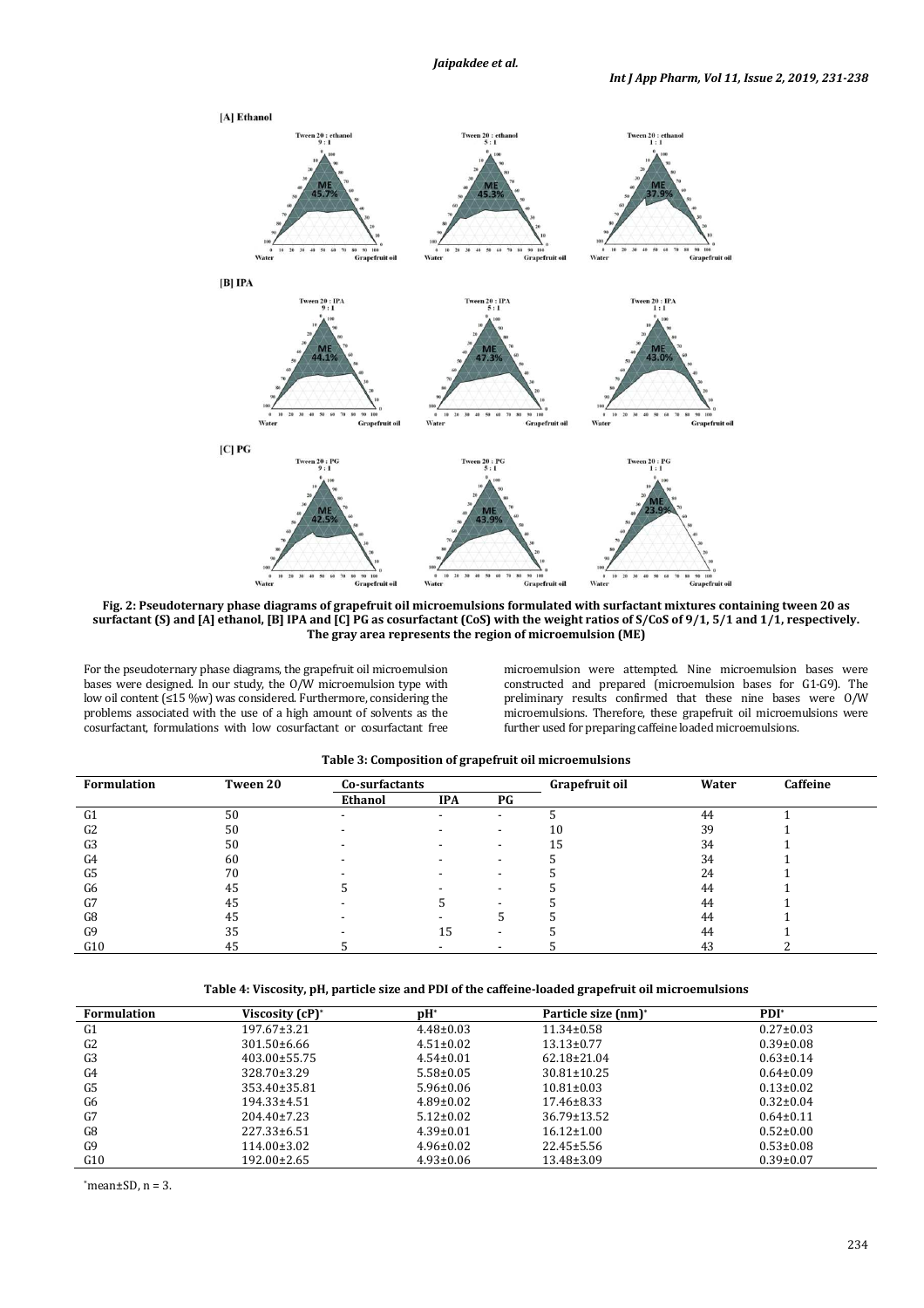### **Caffeine-loaded microemulsions**

## **Effects of composition on the properties of caffeine-loaded microemulsions**

The composition of caffeine-loaded grapefruit oil microemulsion formulations are shown in table 3. These microemulsions were further analyzed for viscosity, pH, particle size and PDI. The effects of composition on the microemulsion properties were shown in table 4.

# **Effects of grapefruit oil content**

The effects of grapefruit oil content on microemulsion properties were investigated in cosurfactant free formulations, G1-G3. As shown in table 4, the viscosity and particle size of the microemulsions increased significantly when grapefruit oil content increased from 5% to  $10\%$  and 15%, respectively (\*P<0.05). However, the PDI of microemulsions significantly increased only at 15% oil (\*P<0.05). The average pH of microemulsions was comparable within the range of 4.48-4.54.

These results were in agreement with the previous study which reported the effects of limonene content on the viscosity of minoxidil microemulsions [33]. It is known that an increase of internal phase fraction in microemulsions results in increased viscosity of the system. Ma et al. [34] reported that increased oil content (Labrafil M 1944 CS) resulted in increases in particle size and PDI of caffeine microemulsions. The increased oil content also resulted in decreased water content. The viscosity of grapefruit oil (1.07 cP) is higher than that of water (0.89 cP) [31, 35]. The increased oil content might lead to higher viscosity which could impede the function of surfactant, resulting in increases in particle size and PDI of an emulsion. The lower oil phase content seems to be appropriate for preparation of microemulsion with smaller particle size.

### **Effects of tween 20 content**

The effects of tween 20 content on microemulsion properties were investigated in formulations G1, G4, and G5 as shown in table 4. The average pH of these microemulsion formulations was in the range of 4.48-5.96. Increasing concentration of tween 20 from 50% to 60% resulted in significant increases in viscosity, particle size and PDI (\*P<0.05), whereas increasing concentration of tween 20 from 60% to 70% had no further effect on the viscosity and pH (P>0.05), but resulted in significant decreases in the particle size and PDI  $(*P<0.05)$ .

These findings were in agreement with the previous study which reported the effects of tween 20 content on the viscosity of minoxidil microemulsions [33]. Patel *et al.* [36] reported that increasing surfactant system content resulted in increased particle size of fluconazole microemulsions. The reason behind these results may relate to the higher viscosity of tween 20 (400 cP) compared to that of water [31]. The lower amount of surfactant system seems to be appropriate for preparation of microemulsions with smaller particle size.

Therefore, the contents of 5% grapefruit oil and 50% surfactant system were used in further formulations because they showed the lowest viscosity and smallest particle size with low PDI.

#### **Effects of cosurfactant type and content**

The effects of the cosurfactant type were investigated in formulations G6-G8. As compared to the formulation without cosurfactant (G1), the addition of 5% ethanol had no effect on viscosity, particle size and PDI (P>0.05). The addition of IPA had no effect on viscosity (P>0.05), but resulted in significant increases in particle size and PDI of microemulsion (\*P<0.05). The addition of PG resulted in significant increases in viscosity, particle size and PDI of microemulsion (\*P<0.05). The formulation with all cosurfactants showed comparable particle size (P>0.05). The average PDI and pH of microemulsion with different cosurfactant were in the range of 0.32-0.64 and 4.39-5.12, respectively. Amongst these 3 formulations, microemulsion with PG (G8) as cosurfactants had significantly higher viscosity compared to those of ethanol and IPA (G6 and G7)  $(*P<0.05)$ .

The rank order of viscosity and molecular weight of the cosurfactant were PG>IPA>ethanol (58.1, 2.43 and 1.22 cP for viscosity and 76.09, 60.1 and 46.07 for molecular weight, respectively) [31]. The greater viscosity and molecular weight of PG might cause a higher viscosity formulation as compared to other investigated cosurfactants.

The effects of cosurfactant content (IPA) were investigated in formulations G7 and G9. Increasing concentration of IPA from 5% to 15% resulted in significantly lower viscosity (\*P<0.05). The particle size and PDI of microemulsion did not change (P>0.05). The average pH of microemulsion was in the range of 4.96-5.12.

Increasing IPA content also resulted in decreased tween 20 content. It was reported that the viscosity of tween 20 was approximately 400 cP [31] which was much higher than that of IPA. Lowering tween 20 content by 10% might be the reason for the lower viscosity. Additionally, the higher cosurfactant content may result in the higher number of cosurfactant molecules located at an oil-water interface of the microemulsion region, which would decrease the fluidity of the interfacial film, and therefore the apparent viscosity of the system.

# **Effects of caffeine content**

The effects of caffeine content were also investigated. As shown in table 4, increasing the concentration of caffeine from 1% (G6) to 2% (G10) had no effect on the physical characteristics of the resulting microemulsion.

# **Effects of composition on the** *ex vivo* **permeation of caffeineloaded microemulsions**

The transdermal/topical delivery is a complex phenomenon governing the release from the vehicle, the enhancement of vehicle potency and partitioning of drug into the skin. The release of drug from a vehicle into the skin and the diffusion across the skin are controlled by physicochemical factors sensitive to the molecular properties of the drug, the vehicle and the skin [37]. The delivery process can be affected by interactions that occur between the drug and skin, vehicle and skin, drug and vehicle, and drug, vehicle and skin. The permeation profiles and calculated parameters of caffeine from grapefruit oil microemulsions are shown in fig. 3 and table 5, respectively.

#### **Effects of grapefruit oil content**

The effects of grapefruit oil content (G1-G3) on permeation profiles, fluxes and parameters are shown in fig. 3A and table 5. As seen in fig. 3A, the caffeine microemulsions with 5% and 10% grapefruit oil showed comparable permeation profiles; however, the microemulsion with 15% grapefruit oil showed less permeability. It was noted from table 5 that increasing concentration of grapefruit oil from 5% to 10% had no effect on both permeation flux and the lag time (P>0.05). Consequently, comparability in other permeation parameters was therefore observed. However, increasing oil concentration to 15% resulted in decreased flux, but at the same time, lag time increased significantly (\*P<0.05). As a result, the *k<sup>p</sup>* and *D* decreased but the *K* increased significantly (\*P<0.05).

Considering the permeation parameters in equation (1), since the caffeine concentration was fixed, the decrease in permeation flux (*Jss*) was the result of the decreased permeability coefficient (*kP*). Based on equation (2), the *kP* depends on the partition coefficient of drug between skin and formulation (*K*) and diffusion coefficient of drug in skin (*D*) [29]. Therefore, the lower  $J_s$  of caffeine from the microemulsions might be the effect of the decreased *K* and/or *D*. According to equation (3), the lag time is a permeation parameter that mainly depends on the *D* of the drug through the skin [8, 29]. The increase in lag time of caffeine from the microemulsions was the effect of the decreased *D*. Caffeine, i.e., a small hydrophilic molecular compound with low solubility in grapefruit oil and low log *Koct* value [23]. Therefore, it is expected to diffuse easily in the O/W microemulsion. Increasing viscosity of microemulsion with internal oil content may impede the drug diffusion in the formulation. Moreover, the lower affinity of drug to the grapefruit oil could be the reason for the increase in caffeine partition coefficient. The major component of grapefruit oil is limonene [14]. This finding is in agreement with the study on minoxidil microemulsion composed of limonene [33].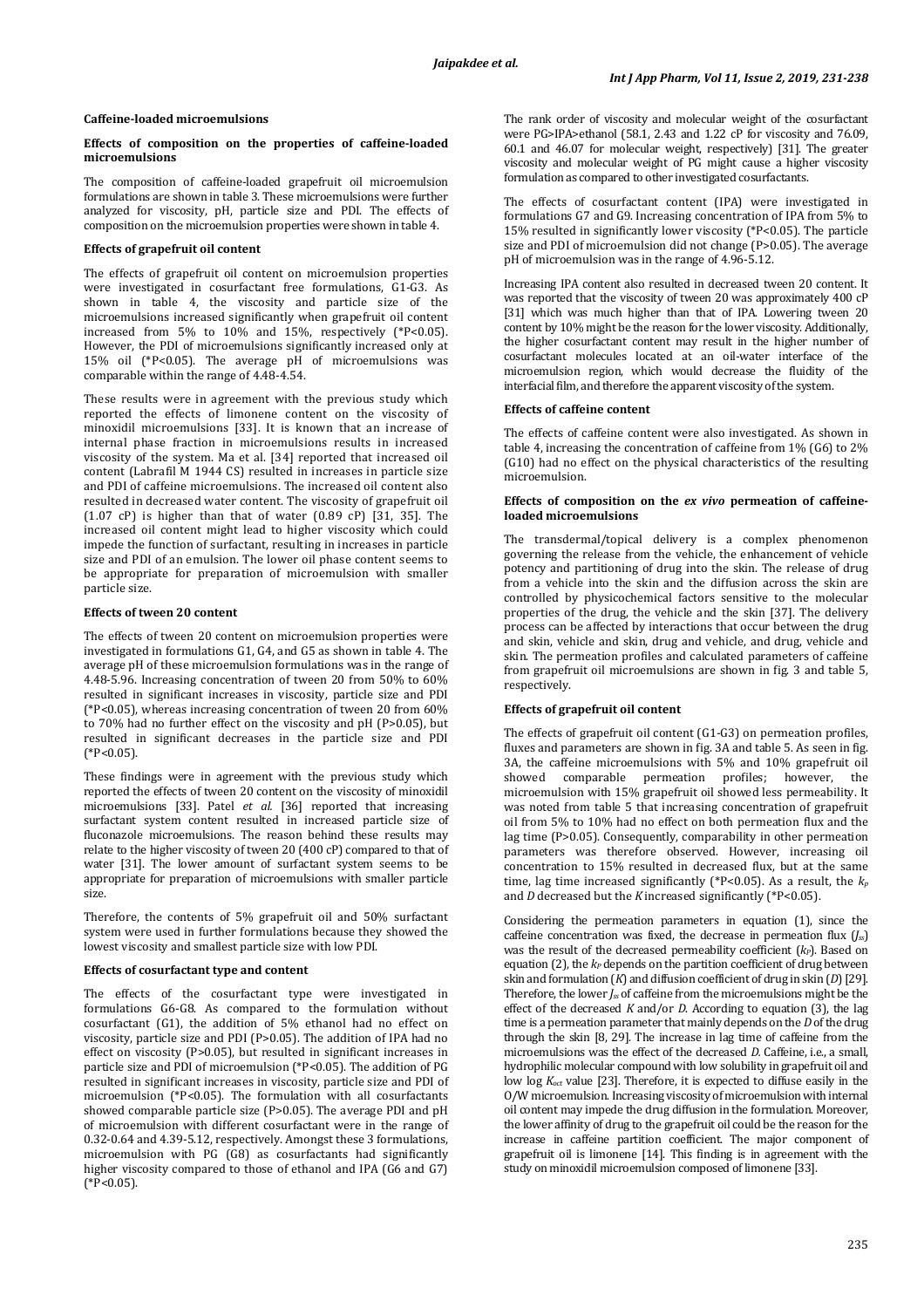

**Fig. 3: Permeation profiles of caffeine through porcine ear skin from various grapefruit oil microemulsion formulations prepared with different oil phase content [A], surfactant (tween 20) content [B], types of cosurfactants [C] and caffeine loading [D] (mean**±**SD, n=5)** 

**Table 5: Permeation fluxes and parameters of caffeine from grapefruit oil microemulsion**

| <b>Formulation</b> | <b>Permeation flux</b>       | Lag time        | Permeability coefficient $(k_p)$ | <b>Diffusion coefficient</b> | <b>Partition coefficient</b> |
|--------------------|------------------------------|-----------------|----------------------------------|------------------------------|------------------------------|
|                    | $(\mu$ g/cm2/h) <sup>*</sup> | (h)*            | $(cm/h) \times 10-3^*$           | $(D)(cm2/h) \times 10-3^*$   | (K)                          |
| G <sub>1</sub>     | 135.61±11.88                 | $0.27 \pm 0.05$ | $13.55 \pm 1.19$                 | $14.37 \pm 2.27$             | 145.02±29.34                 |
| G <sub>2</sub>     | $129.39 \pm 8.30$            | $0.26 \pm 0.07$ | $12.94 \pm 0.83$                 | $15.26 \pm 3.99$             | 134.48±36.29                 |
| G3                 | $104.51 \pm 5.90$            | $0.75 \pm 0.05$ | $10.46 \pm 0.59$                 | $5.01 \pm 0.34$              | 313.97±23.04                 |
| G4                 | $64.29 \pm 3.84$             | $0.08 \pm 0.02$ | $6.35 \pm 0.38$                  | $50.98 \pm 18.18$            | $20.01 \pm 4.83$             |
| G5                 | $28.41 \pm 3.40$             | $0.05 \pm 0.01$ | $2.82 \pm 0.34$                  | $96.31 \pm 29.50$            | $5.04 \pm 1.64$              |
| G6                 | $178.24 \pm 16.83$           | $0.55 \pm 0.15$ | $17.83 \pm 1.68$                 | $6.73 \pm 1.48$              | 404.55±103.47                |
| G7                 | $137.49 \pm 11.15$           | $0.28 \pm 0.11$ | $13.75 \pm 1.11$                 | 14.72±4.56                   | 155.89±72.81                 |
| G8                 | $96.89 \pm 2.76$             | $0.30 \pm 0.08$ | $9.70 \pm 0.28$                  | $12.89 \pm 2.00$             | $115.12 \pm 25.92$           |
| G <sub>9</sub>     | $127.39 \pm 10.71$           | $0.20 \pm 0.07$ | $12.42 \pm 1.04$                 | $15.95 \pm 4.19$             | $110.72 \pm 32.80$           |
| G10                | $361.41 \pm 15.17$           | $0.27 \pm 0.07$ | $18.06 \pm 0.76$                 | $11.43 \pm 1.52$             | 217.40±36.78                 |

 $*$ mean $\pm$ SD, n = 5.

# **Effects of surfactant content**

The effects of surfactant content (G1, G4, and G5) on permeation profiles, fluxes and parameters are shown in fig. 3B and table 5. As seen in fig. 3B, the microemulsions with 50% tween 20 showed the highest permeation profile, followed by those with 60% and 70% tween 20, respectively. Increasing concentration of tween 20 from 50% to 60% and 70% resulted in significant decreases in flux and lag time (\*P<0.05). As a result, the *kp* and *K* decreased but the *D* increased significantly (\*P<0.05). Tween 20 is a non-ionic surfactant that can influence the skin barrier, and act as permeation enhancers [38]. However, increasing surfactant content resulted in decreased aqueous phase content, but increased viscosity. Water in aqueous phase could hydrate *stratum corneum*, leading to an increase in drug partition and permeation [36]. Less water content resulted in lower solubility, and in turn led to shorter lag time and higher *D*. Increasing viscosity of microemulsion with tween 20 content may impede the drug diffusion in the formulation. Moreover, less aqueous phase resulted in lower partition (*K*) of caffeine into *stratum corneum*. Therefore, the permeation of caffeine decreased.

### **Effects of cosurfactant type and content**

The permeation profiles of microemulsions with and without different cosurfactant were shown in fig. 3C. The microemulsion with ethanol showed the highest permeation profile followed by those with IPA and PG, respectively. The microemulsion without cosurfactant showed comparable permeation profile with the microemulsion with IPA. It could be seen in table 5 that the addition of ethanol resulted in the increases in flux and lag time when compared to those of formulations without cosurfactant. As a result,

the *kp* and *K* increased, while *D* decreased. The addition of IPA had no effect on the flux, lag time and other parameters. However, the addition of PG resulted in the decrease in flux but had no effect on lag time. As a result, *kp* decreased, whereas *D* and *K* did not change.

This finding was in contrast to the previous study [39] which reported the higher permeation profile of caffeine from the vehicle containing 5% PG compared to 5% ethanol. The differences in caffeine concentration and dosage form used should be noted.

The viscosity of microemulsion containing PG was higher than that containing ethanol. It could impede the diffusion of caffeine in the formulation. Moreover, as reported in table 2, the solubility of caffeine in PG was higher than that in ethanol. The higher affinity of the drug to the vehicle could be the reason for the decrease in caffeine partition coefficient. As a result, the lower permeation of caffeine was shown.

The effects of IPA content on permeation of caffeine were also investigated in formulations G7 (5%) and G9 (15%). It was clearly found that there was no effect on the permeation of caffeine.

#### **Effects of caffeine content**

The effects of caffeine content were investigated in formulations G6 (1%) and G10 (2%). It was found that increasing caffeine content resulted in increased flux but decreased lag time (\*P<0.05). The *k<sup>p</sup>* did not change. The *D* increased but the *K* decreased.

Increasing caffeine content resulted in an increased concentration gradient. As seen in table 3, decrease in water leads to less polarity of the formulation. The lower affinity of the drug to formulation resulted in higher diffusivity of drug.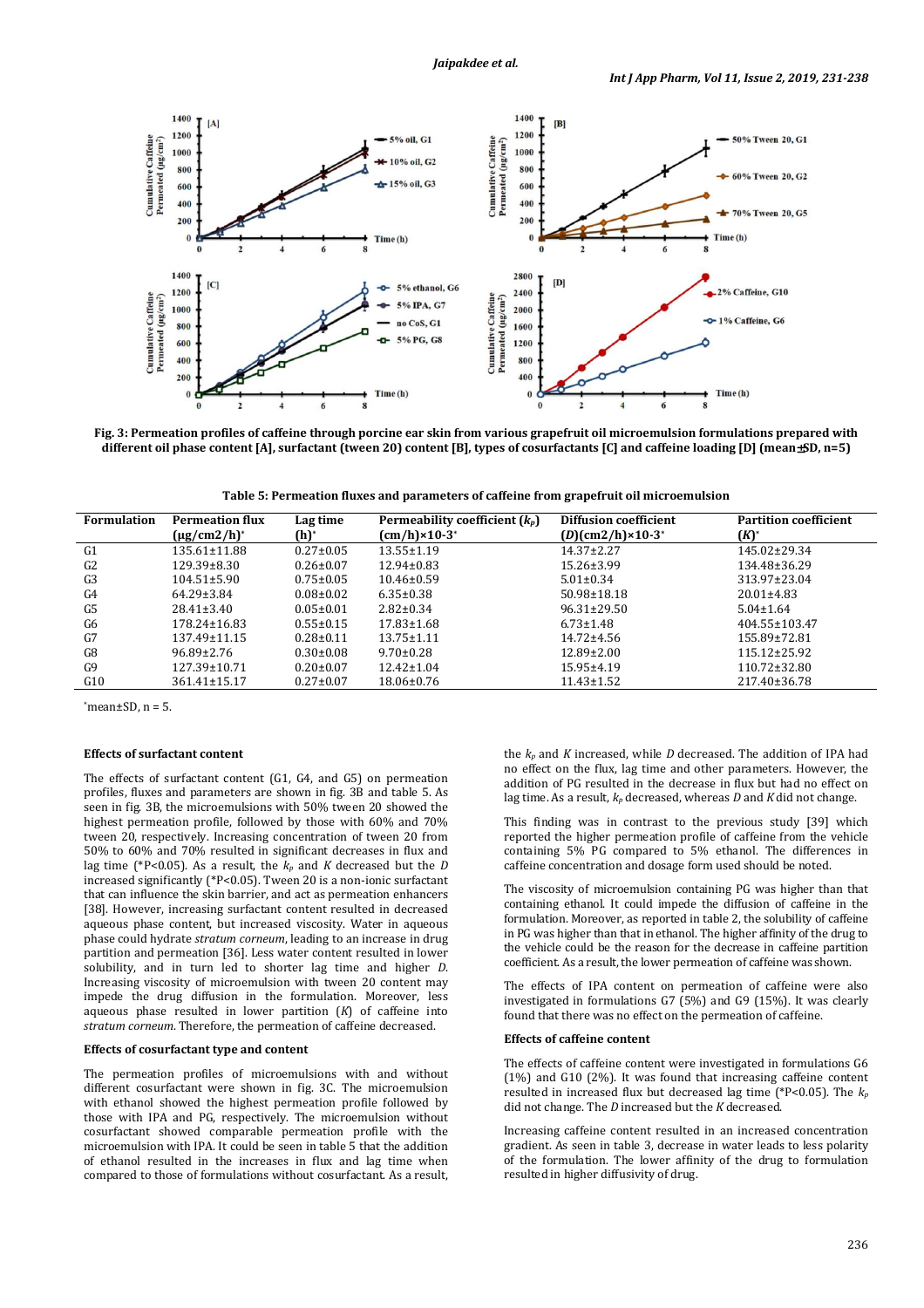# **CONCLUSION**

The grapefruit oil base microemulsions were successfully formulated and prepared. The physical properties, as well as permeation of hydrophilic compound like caffeine, depended on the grapefruit oil content, tween 20 content, cosurfactant type and content, as well as caffeine loading. The O/W microemulsions composed of 5% grapefruit oil, 50% surfactant system (tween 20 and ethanol at the ratio of 9:1), and water adjusted to 100% gave optimal microemulsion properties in respect of viscosity, pH, particle size, PDI and *ex vivo* permeation. The physicochemical characteristics suggest that these grapefruit oil base microemulsions can potentially be vehicles for drug-carrier and cosmetic products. Further studies including *in vivo* study are to be performed.

### **Acknowledgment**

The research was financially supported by the Center for Research and Development of Herbal Health Products, Khon Kaen University, Thailand. The authors are also grateful to the Faculty of Pharmaceutical Sciences, Khon Kaen University (Khon Kaen, Thailand) for its technical facilities.

# **AUTHORS CONTRIBUTIONS**

All the authors have contributed equally

#### **CONFLICT OF INTERESTS**

The authors report no conflicts of interest

#### **REFERENCES**

- 1. Santos P, Watkinson AC, Hadgraft J, Lane ME. Application of microemulsions in dermal and transdermal drug delivery. Skin Pharmacol Physiol 2008;21:246–59.
- 2. Lawrence MJ, Rees GD. Microemulsion-based media as novel drug delivery systems. Adv Drug Delivery Rev 2012;64:175–93.
- 3. Kreilgaard M. Influence of microemulsions on cutaneous drug delivery. Adv Drug Delivery Rev 2002;54:S77-98.<br>Chaiyana W. Phongpradist R. Leelap
- 4. Chaiyana W, Phongpradist R, Leelapornpisid P. Characterization of hydrodistillated pomelo peel oil and the enhancement of biological activities using microemulsion formulations. Int J Pharm Pharm Sci 2014;6:596-602.
- 5. Lavanya N, Aparna C, Umamahesh B. Formulation and evaluation of glipizide microemulsion. Int J Pharm Pharm Sci 2016;8:171-6.
- 6. Ebenazer A, Franklyne JS, Mukherjee A, Chandrasekaran N. Development of azithromycin loaded lemongrass oil based microemulsion and determination of antibacterial potential. Int J Appl Pharm 2018;10:72-81.
- 7. Biruss B, Kahlig H, Valenta C. Evaluation of a eucalyptus oil containing topical drug delivery system for selected steroid hormones. Int J Pharm 2007;328:142–51.
- 8. El Maghraby GM. Transdermal delivery of hydrocortisone from eucalyptus oil microemulsion: effects of cosurfactants. Int J Pharm 2008;355:285–92.
- 9. Chaiyana W, Saeio K, Hennink WE, Okonogi S. Characterization of potent anticholinesterase plant oil based microemulsion. Int J Pharm 2010;401:32–40.
- 10. Haze S, Sakai K, Gozu Y. Effects of fragrance inhalation on sympathetic activity in normal adults. Japan J Pharmacol 2002;90:247-53.
- 11. Shen J, Niijima A, Tanida M, Horii Y, Maeda K, Nagai K. Olfactory stimulation with scent of grapefruit oil affects autonomic nerves, lipolysis and appetite in rats. Neurosci Lett 2005;380:289-94.
- 12. Tanida M, Niijima A, Shen J, Nakamura T, Nagai K. Olfactory stimulation with scent of essential oil of grapefruit affects autonomic neurotransmission and blood pressure. Brain Res 2005;1058:44-55.
- 13. Haze S, Sakai K, Gozu Y, Moriyama M. Grapefruit oil attenuates adipogenesis in cultured subcutaneous adipocytes. Planta Med 2010;76:950-5.
- 14. Uysal B, Sozmen F, Aktas O, Oksal BS, Kose EO. Essential oil composition and antibacterial activity of the grapefruit (*Citrus Paradisi*. L) peel essential oils obtained by solvent-free

microwave extraction: comparison with hydrodistillation. Int J Food Sci Technol 2011;46:1455-61.

- 15. Aqil M, Ahad A, Sultana Y, Ali A. Status of terpenes as skin penetration enhancers. Drug Discovery Today 2007;12:1061-7.
- 16. Rhee YS, Choi JG, Park ES, Chi SC. Transdermal delivery of ketoprofen using microemulsions. Int J Pharm 2001;228:161–70.
- 17. Escribano E, Calpena AC, Queralt J, Obach R, Doménech J. Assessment of diclofenac permeation with different formulations: an anti-inflammatory study of a selected formula. Eur J Pharm Sci 2003;19:203-10.
- 18. Ngawhirunpat T, Worachun N, Opanasopit P, Rojanarata T, Panomsuk S. Cremophor RH40-PEG 400 microemulsions as transdermal drug delivery carrier for ketoprofen. Pharm Dev Technol 2013;18:798–803.
- 19. Amato M, Isenschmid M, Hüppi P. Percutaneous caffeine application in the treatment of neonatal apnoea. Eur J Pediatr 1991;150:592-4.
- 20. Amato M, Hüppi P, Isenschmid M, Schneider H. Developmental aspects of percutaneous caffeine absorption in premature infants. Am J Perinatol 1992;9:431-4.
- 21. Schmidt B, Roberts RS, Davis P, Doyle LW, Barrington KJ, Ohlsson A, *et al.* Caffeine for apnea of prematurity trial group: caffeine therapy for apnea of prematurity. N Engl J Med 2006;354:2112-21.
- 22. Lupi O, Semenovitch IJ, Treu C, Bottino D, Bouskela E: Evaluation of the effects of caffeine in the microcirculation and edema on thighs and buttocks using the orthogonal polarization spectral imaging and clinical parameters. J Cosmet Dermatol 2007;6:102–7.
- 23. Hansch C, Leo A, Hoekman D. In exploring QSAR: hydrophobic, electronic and steric constants. Washington, DC: American Chemical Society; 1995.
- 24. Touitou E, Levi Schaffer F, Dayan N, Alhaique F, Riccieri F. Modulation of caffeine skin delivery by carrier design: liposomes versus permeation enhancers. Int J Pharm 1994;103:131–6.
- 25. Bolzinger MA, Briançon S, Pelletier J, Fessi H, Chevalier Y. Percutaneous release of caffeine from microemulsion, emulsion and gel dosage forms. Eur J Pharm Biopharm 2008;68:446-51.
- 26. Zhang J, Michniak Kohn B. Investigation of microemulsion microstructures and their relationship to transdermal permeation of model drugs: ketoprofen, lidocaine and caffeine. Int J Pharm 2011;421:34–44.
- 27. Djekic L, Primorac M. The influence of cosurfactants and oils on the formation of pharmaceutical microemulsions based on PEG-8 caprylic/capric glycerides. Int J Pharm 2008;352:231–9.
- 28. Bhatia KS, Gao S, Singh J. Effect of penetration enhancers and iontophoresis on the FT-IR spectroscopy and LHRH permeability through porcine skin. J Controlled Release 1997;47:81–9.
- 29. Mitragotri S, Anissimov YG, Bunge AL, Frasch HF, Guy RH, Hadgraft J, *et al.* Mathematical model of skin permeability: an overview. Int J Pharm 2011;418:115–29.
- 30. Spernath A, Yaghmur A, Aserin A, Hoffman RE, Garti N. Foodgrade microemulsions based on nonionic emulsifiers: media to enhance lycopene solubilization. J Agric Food Chem 2002;50:6917-22.
- 31. Rowe RC, Sheskey PJ, Quinn ME. Handbook of pharmaceutical excipients. 6th ed. Illinois: Pharmaceutical Press; 2009.
- 32. Williams AC, Barry BW. Penetration enhancers. Adv Drug Delivery Rev 2012;64:128–37.
- 33. Jaipakdee N, Limpongsa E, Pongjanyakul T. Optimization of minoxidil microemulsions using fractional factorial design approach. Pharm Dev Technol 2016;21:86-97.
- 34. Ma H, Yu M, Lei M, Tan F, Li N. A novel topical targeting system of caffeine microemulsion for inhibiting UVB-induced skin tumor: characterization, optimization, and evaluation. AAPS PharmSciTech 2015;16:905-13.
- 35. Subramanian A, Ananthan S, Vignesh M, Selva Bharathi SP, Thirumarimurugan M. Extraction of grapefruit essential oil from grapefruit peels. Int Proc Chem Biol Environ Eng 2014;74:29-33.
- 36. Patel MR, Patel RB, Parikh JR, Solanki AB, Patel BG. Effect of formulation components on the *in vitro* permeation of microemulsion drug delivery system of fluconazole. AAPS PharmSciTech 2009;10:917–23.